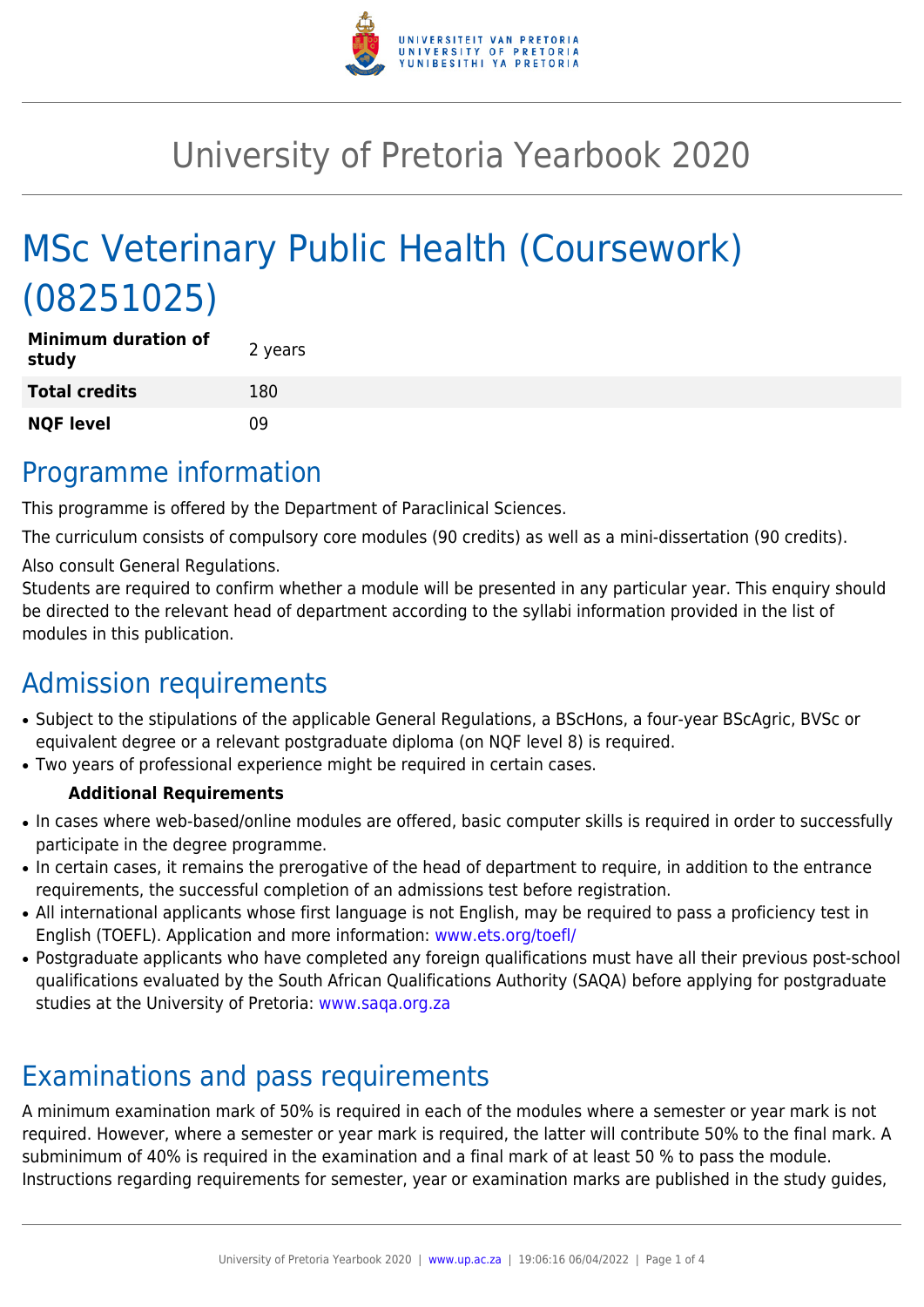

for the specific attention of candidates.

The MSc coursework degree is conferred by virtue of the successful completion of examinations on the coursework modules and a mini-dissertation.

If a student fails a module, he/she will have to repeat the module the following year. A module cannot be repeated more than twice.

# Research information

Also consult the General Regulations.

Candidates must submit a mini-dissertation which deals with an applied field of study. The topic is determined in consultation with the supervisor and the relevant head of department, and must be approved according to Faculty guidelines. The mini-dissertation is based on an applied research project or related research projects (which need not be original), planned and reported by the candidate. (Assistance with statistical processing, applied specialised procedures, etc. is allowed, but must be acknowledged.)

An internal as well as external examiner will evaluate the mini-dissertation. The supervisor may not be an examiner.

The average mark of the separate marks awarded by all examiners constitutes the final mark for the minidissertation. The minimum pass mark is 50%. The Dean, on the recommendation of the relevant head of the department, may permit a candidate who has failed, to submit an amended mini-dissertation for final adjudication.

## Pass with distinction

The degree is conferred with distinction on a student who has obtained at least 75% for the mini-dissertation and a weighted average of at least 75% in the other modules needed to comply with degree requirements, provided that a minimum pass mark of 60% in all the other modules have been obtained.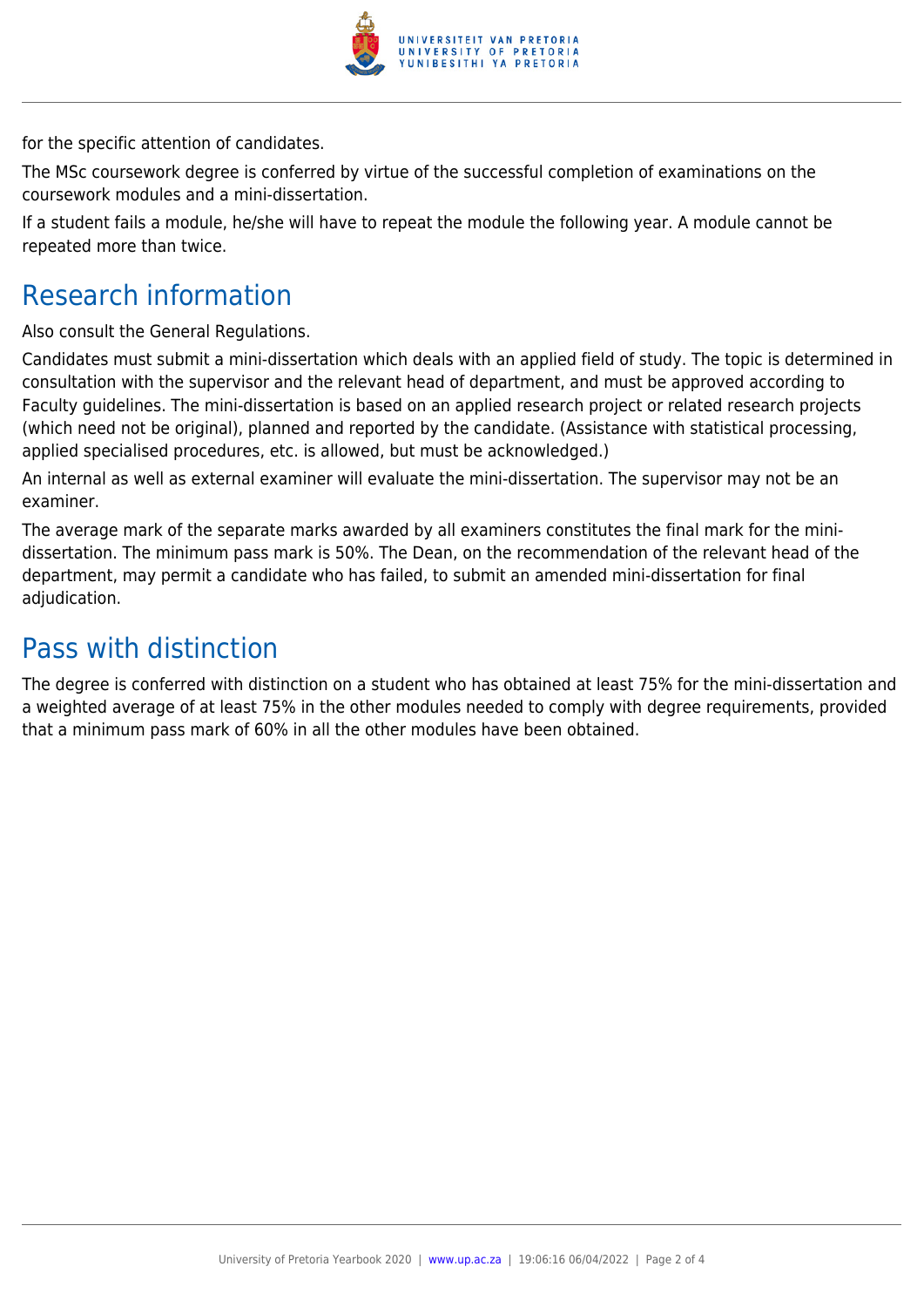

# Curriculum: Year 1

**Minimum credits: 90**

## **Fundamental modules**

[Research methodology 813](https://www.up.ac.za/faculty-of-education/yearbooks/2020/modules/view/VRM 813) (VRM 813) - Credits: 0.00

### **Core modules**

[Basic veterinary epidemiology 851](https://www.up.ac.za/faculty-of-education/yearbooks/2020/modules/view/EPL 851) (EPL 851) - Credits: 10.00 [Veterinary public health: Meat hygiene 881](https://www.up.ac.za/faculty-of-education/yearbooks/2020/modules/view/VPH 881) (VPH 881) - Credits: 40.00 [Veterinary public health: Veterinary milk hygiene 883](https://www.up.ac.za/faculty-of-education/yearbooks/2020/modules/view/VPH 883) (VPH 883) - Credits: 40.00